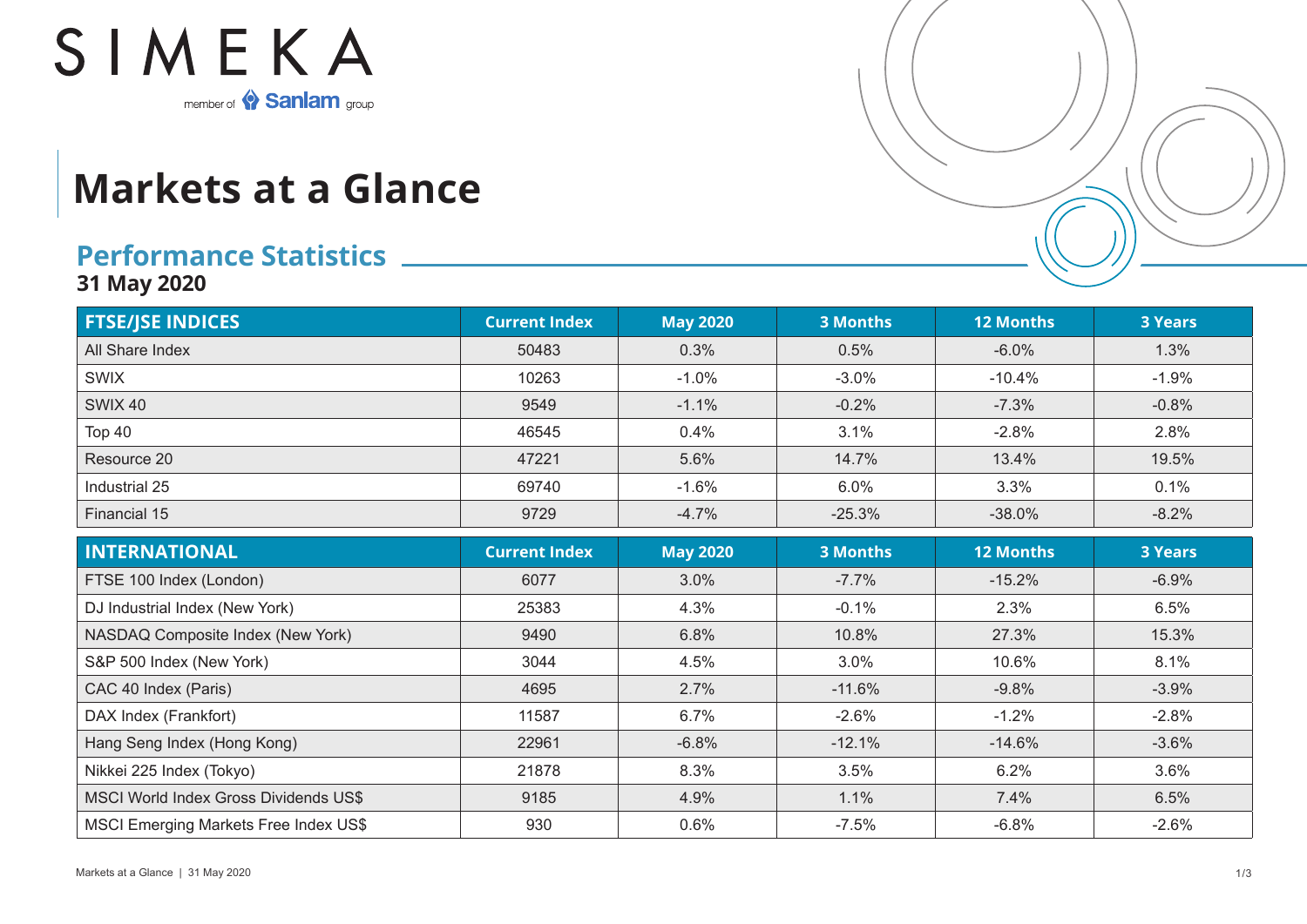| <b>FIXED INTEREST</b> | <b>May 2020</b> | 3 Months | <b>12 Months</b> | <b>3 Years</b> |
|-----------------------|-----------------|----------|------------------|----------------|
| <b>ALBI</b>           | 7.1%            | 0.4%     | 6.4%             | 8.2%           |
| <b>STeFI</b>          | 0.5%            | l.6%     | 7.0%             | 7.2%           |
|                       |                 |          |                  |                |
| <b>INFLATION</b>      | <b>May 2020</b> | 3 Months | <b>12 Months</b> | <b>3 Years</b> |
| <b>CPI</b>            | 0.3%            | 1.6%     | 4.1%             | 4.2%           |

Note: Inflation figures have a two month lag period

| <b>EXCHANGE RATES</b>    | 31 May 2020        | <b>30 April 2020</b> | 29 February 2020   | 31 May 2019        | 31 May 2017        |
|--------------------------|--------------------|----------------------|--------------------|--------------------|--------------------|
| ZAR/US\$                 | R <sub>17.54</sub> | R <sub>18.53</sub>   | R <sub>15.65</sub> | R <sub>14.58</sub> | R13.07             |
| ZAR/EUR                  | R <sub>19.48</sub> | R20.29               | R <sub>17.27</sub> | R <sub>16.29</sub> | R <sub>14.70</sub> |
| ZAR/GBP                  | R21.67             | R23.33               | R <sub>20.07</sub> | R <sub>18.42</sub> | R <sub>16.84</sub> |
| <b>COMMODITIES</b>       | 31 May 2020        | <b>30 April 2020</b> | 29 February 2020   | 31 May 2019        | 31 May 2017        |
| Gold US\$/oz             | \$1,728.70         | \$1,702.75           | \$1,609.85         | \$1,295.55         | \$1,266.20         |
| Platinum US\$/oz         | \$825.00           | \$767.00             | \$871.00           | \$793.00           | \$947.00           |
| Oil (Brent) US\$/barrel  | \$37.84            | \$26.48              | \$49.67            | \$61.63            | \$50.91            |
| <b>INTEREST RATES</b>    | 31 May 2020        | <b>30 April 2020</b> | 29 February 2020   | 31 May 2019        | 31 May 2017        |
| <b>SA REPO RATE</b>      | 3.75               | 4.25                 | 6.25               | 6.75               | 7.00%              |
| <b>ECB INTEREST RATE</b> | 0.00               | 0.00                 | 0.00               | 0.00               | $0.00\%$           |
| US FEDERAL RATE          | 0.25               | 0.25                 | 1.75               | 2.50               | 1.00%              |